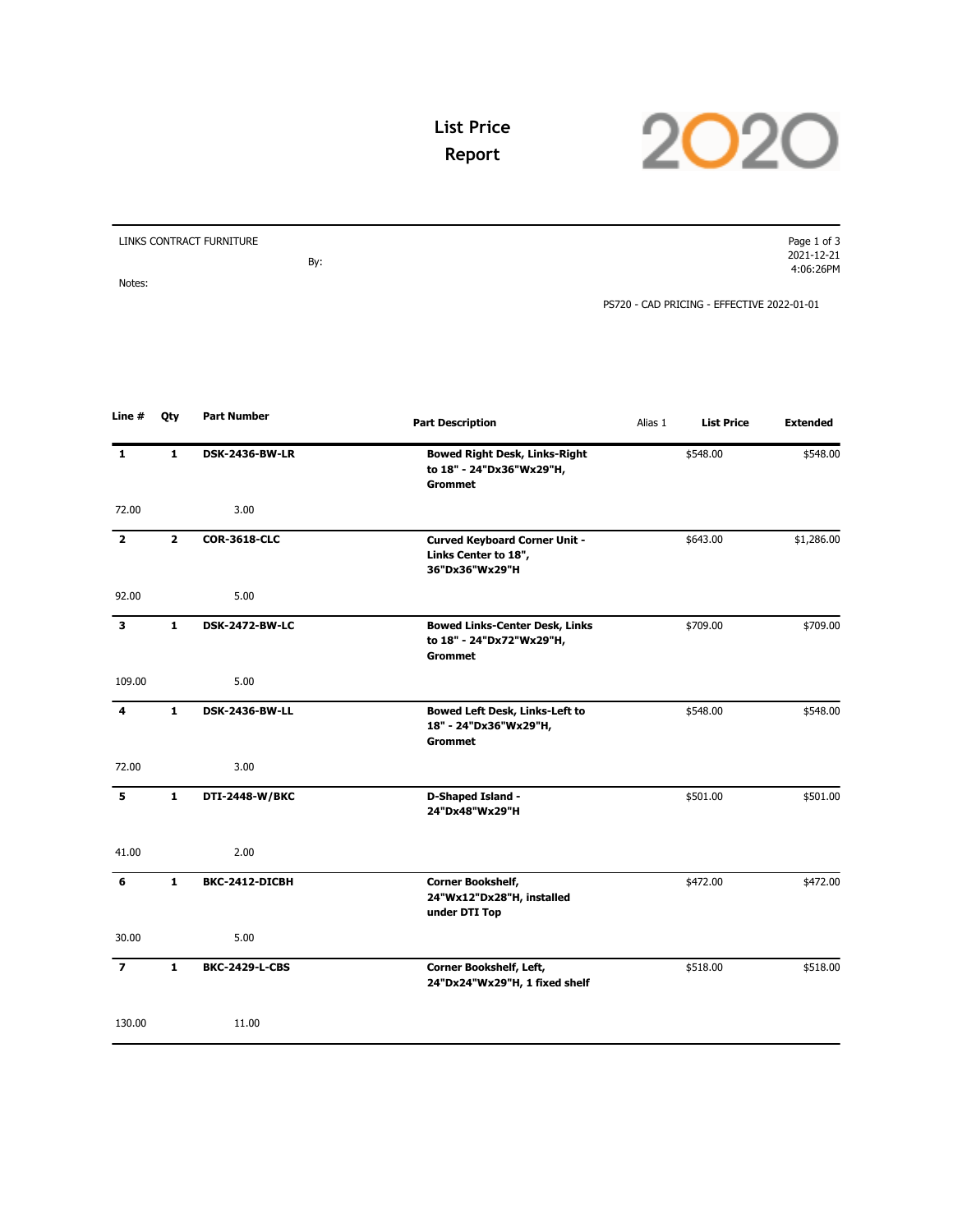| LINKS CONTRACT FURNITURE | Page 2 of 3 |
|--------------------------|-------------|
|--------------------------|-------------|

By: Notes:

PS720 - CAD PRICING - EFFECTIVE 2022-01-01

| Line # | Qty                     | <b>Part Number</b>    | <b>Part Description</b>                                               | Alias 1 | <b>List Price</b> | <b>Extended</b> |
|--------|-------------------------|-----------------------|-----------------------------------------------------------------------|---------|-------------------|-----------------|
| 8      | $\mathbf{1}$            | <b>BKC-2429-R-CBS</b> | Corner Bookshelf, Right,<br>24"Dx24"Wx29"H, 1 fixed shelf             |         | \$518.00          | \$518.00        |
| 130.00 |                         | 11.00                 |                                                                       |         |                   |                 |
| 9      | $\mathbf{2}$            | PMHT-1436-38          | <b>Post Mounted Hutch</b><br>14"Dx36"Wx38"H, four 24"<br><b>Posts</b> |         | \$626.00          | \$1,252.00      |
| 58.00  |                         | 3.00                  |                                                                       |         |                   |                 |
| 10     | 1                       | PMHT-1472-38          | <b>Post Mounted Hutch</b><br>14"Dx72"Wx38"H, four 24"<br><b>Posts</b> |         | \$855.00          | \$855.00        |
| 96.00  |                         | 6.00                  |                                                                       |         |                   |                 |
| 11     | $\mathbf{2}$            | CAB-1622-LMBBF        | <b>Mobile Pedestal</b><br>16"Wx22"Dx28"H Box/Box/File                 |         | \$718.00          | \$1,436.00      |
| 80.00  |                         | 6.00                  |                                                                       |         |                   |                 |
| 12     | $\overline{\mathbf{2}}$ | DKT-36-HING-SZ        | <b>Two Glazed Frame Hinged</b><br>Doors for 36" Hutch                 |         | \$492.00          | \$984.00        |
| 13.00  |                         | 8.00                  |                                                                       |         |                   |                 |
| 13     | $\mathbf{1}$            | DKT-72-HING-SZ        | <b>Four Glazed Frame Hinged</b><br>Doors for 72" Hutch                |         | \$900.00          | \$900.00        |
| 26.00  |                         | 18.00                 |                                                                       |         |                   |                 |
| 14     | 6                       | <b>PST-0018</b>       | Divider Post, 18"High                                                 |         | \$75.00           | \$450.00        |
| 1.50   |                         | 1.00                  |                                                                       |         |                   |                 |
| 15     | 6                       | <b>TIL-1236-F</b>     | Panel Insert - 12"Hx36"W -<br><b>Fabric</b>                           |         | \$258.00          | \$1,548.00      |
| 2.70   |                         | 1.00                  |                                                                       |         |                   |                 |
| 16     | 4                       | <b>TIL-12-F</b>       | Tile Filler - 12"H - Fabric                                           |         | \$0.00            | \$0.00          |
| 0.00   |                         | 1.00                  |                                                                       |         |                   |                 |